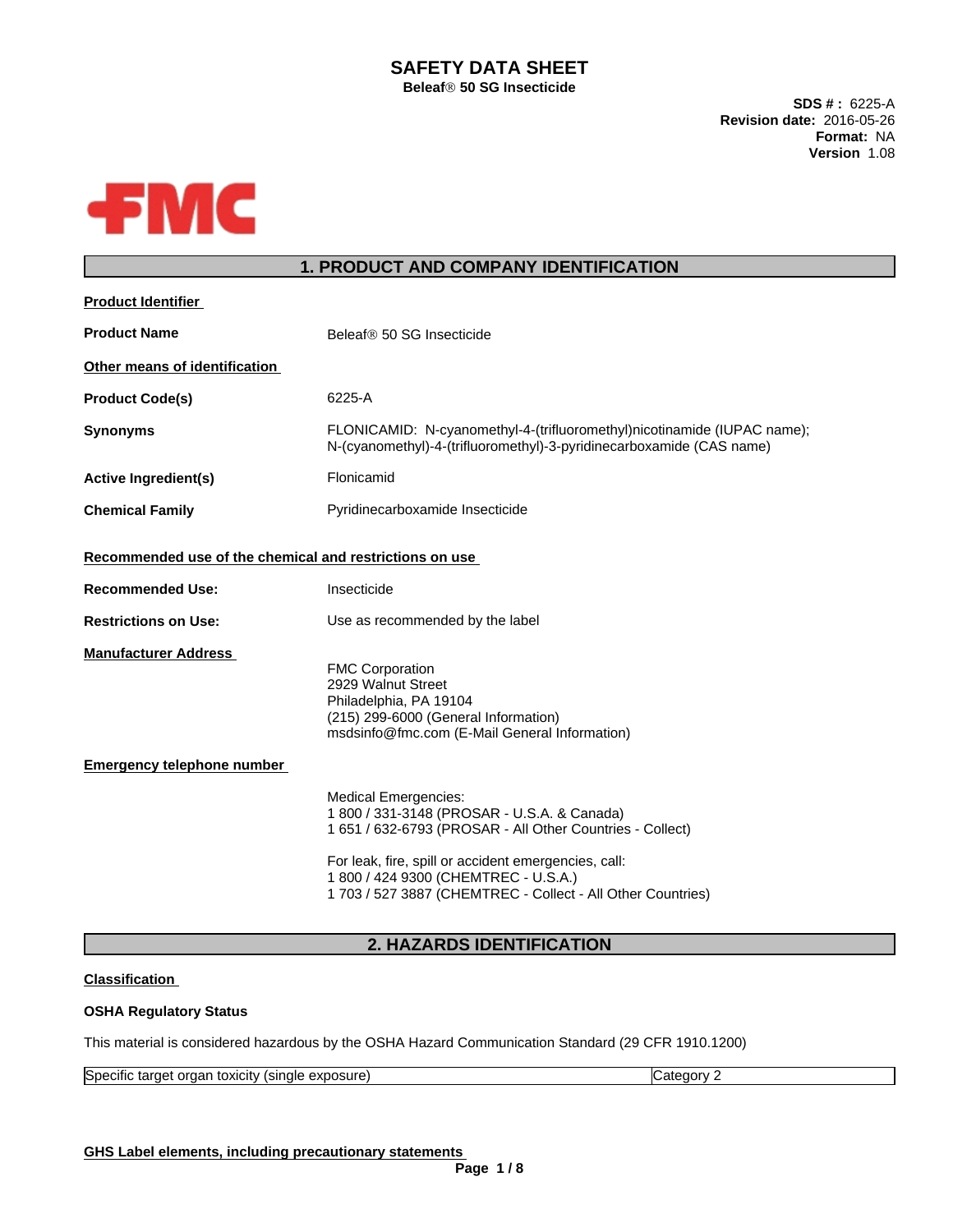#### **EMERGENCY OVERVIEW**

**Warning**

**Hazard Statements** H371 - May cause damage to organs



#### **Precautionary Statements - Prevention**

P260 - Do not breathe dust/fume/gas/mist/vapors/spray P264 - Wash face, hands and any exposed skin thoroughly after handling P270 - Do not eat, drink or smoke when using this product **Precautionary Statements - Response** P308 + P311 - If exposed or concerned: Call a POISON CENTER or doctor

#### **Precautionary Statements - Storage**

P405 - Store locked up

**Precautionary Statements - Disposal** P501 - Dispose of contents/container to an approved waste disposal plant

#### **Hazards not otherwise classified (HNOC)**

No hazards not otherwise classified were identified.

#### **Other Information**

May cause moderate eye irritation. May form combustible dust concentrations in air.

## **3. COMPOSITION/INFORMATION ON INGREDIENTS**

**Chemical Family Example 20 Pyridinecarboxamide Insecticide.** 

| <u>т.</u><br>----<br>ˈ name<br>nical<br>nar<br>. | . .<br>5-NG<br>.<br>$\cdots$        | Weight % |
|--------------------------------------------------|-------------------------------------|----------|
| ·Ionicamid                                       | $\sim$<br>100000<br>చిర్ర<br>⊸∪0Z−m | ື        |

Synonyms are provided in Section 1.

|                     | <b>4. FIRST AID MEASURES</b>                                                                                                                                                                                                                              |
|---------------------|-----------------------------------------------------------------------------------------------------------------------------------------------------------------------------------------------------------------------------------------------------------|
| <b>Eye Contact</b>  | Hold eyes open and rinse slowly and gently with water for 15-20 minutes. Remove contact<br>lenses, if present, after the first 5 minutes, then continue rinsing. Call a poison control<br>center or doctor for further treatment advice.                  |
| <b>Skin Contact</b> | Take off contaminated clothing. Rinse skin immediately with plenty of water for 15-20<br>minutes. Call a poison control center or doctor for further treatment advice.                                                                                    |
| <b>Inhalation</b>   | Move to fresh air. If person is not breathing, call 911 (within the U.S. and Canada) or an<br>ambulance, then give artificial respiration, preferably mouth-to-mouth if possible. Call a<br>poison control center or doctor for further treatment advice. |
| Ingestion           | Call a poison control center or doctor immediately for treatment advice Have person sip a                                                                                                                                                                 |
|                     | Page 2/8                                                                                                                                                                                                                                                  |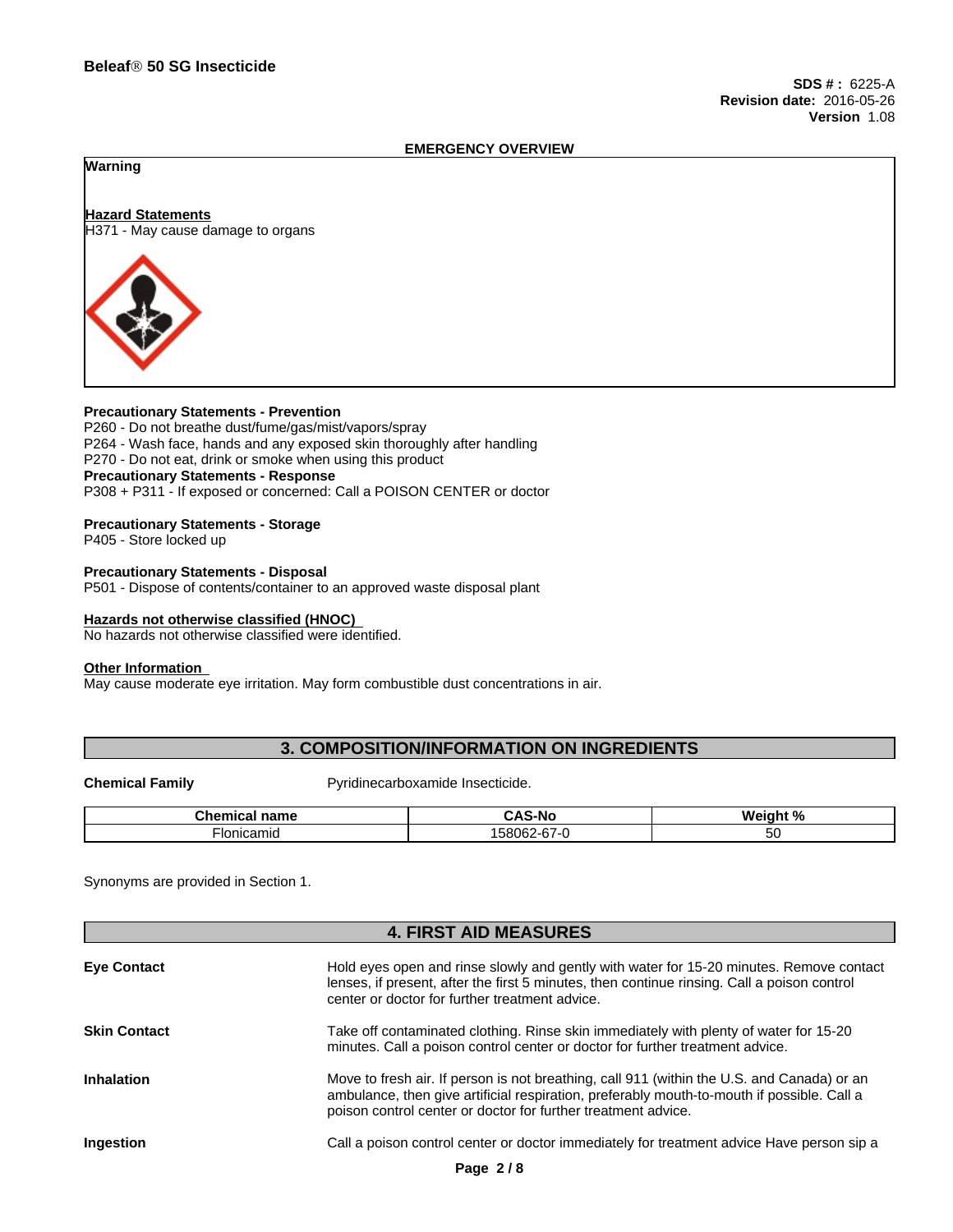## **SDS # :** 6225-A **Revision date:** 2016-05-26

**Version** 1.08

glass of water if able to swallow. Do not induce vomiting unless told to do so by a poison control center or doctor Do not give anything by mouth to an unconscious person. Call a physician or poison control center immediately. Have person sip a glass of water if able to swallow. Do not induce vomiting unless told to do so by a poison control center or doctor. Do not induce vomiting or give anything by mouth to an unconscious person.

| Most important symptoms and     | None known. |  |
|---------------------------------|-------------|--|
| effects, both acute and delayed |             |  |

**Indication of immediate medical attention and special treatment needed, if necessary**

|                                                                                                     | <b>5. FIRE-FIGHTING MEASURES</b>                                                                                                                                                                                                                                      |
|-----------------------------------------------------------------------------------------------------|-----------------------------------------------------------------------------------------------------------------------------------------------------------------------------------------------------------------------------------------------------------------------|
| <b>Suitable Extinguishing Media</b>                                                                 | Carbon dioxide (CO <sub>2</sub> ). Foam. Dry chemical. If necessary: Use water spray or fog; do not<br>use straight streams.                                                                                                                                          |
| <b>Specific Hazards Arising from the</b>                                                            | Combustible material                                                                                                                                                                                                                                                  |
| Chemical<br><b>Hazardous Combustion Products</b>                                                    | Thermal decomposition can lead to release of irritating and toxic gases and vapors.                                                                                                                                                                                   |
| Explosion data<br><b>Sensitivity to Mechanical Impact</b><br><b>Sensitivity to Static Discharge</b> | Not sensitive.<br>Not sensitive.                                                                                                                                                                                                                                      |
| <b>Protective equipment and</b><br>precautions for firefighters                                     | Wear self-contained breathing apparatus and protective suit. Isolate fire area. Evaluate<br>downwind.                                                                                                                                                                 |
|                                                                                                     | <b>6. ACCIDENTAL RELEASE MEASURES</b>                                                                                                                                                                                                                                 |
| <b>Personal Precautions</b>                                                                         | For personal protection see section 8. Isolate and post spill area. Remove all sources of<br>ignition. Wear suitable protective clothing, gloves and eye/face protection.                                                                                             |
| Other                                                                                               | For further clean-up instructions, call FMC Emergency Hotline number listed in Section 1<br>"Product and Company Identification" above.                                                                                                                               |
| <b>Environmental Precautions</b>                                                                    | Keep people and animals away from and upwind of spill/leak.                                                                                                                                                                                                           |
| <b>Methods for Containment</b>                                                                      | Cover powder spill with plastic sheet or tarp to minimize spreading. Use a wet sweeping<br>compound or water to prevent dust formation. Dike far ahead of spill to collect runoff water.<br>Vacuum, shovel or pump waste into a drum and label contents for disposal. |
| Methods for cleaning up                                                                             | Clean and neutralize spill area, tools and equipment by washing with bleach water and<br>soap. Absorb rinsate and add to the collected waste. Waste must be classified and labeled<br>prior to recycling or disposal. Dispose of waste as indicated in Section 13.    |
|                                                                                                     | 7. HANDLING AND STORAGE                                                                                                                                                                                                                                               |
| Handling                                                                                            | Do not contaminate other pesticides, fertilizers, water, food, or feed by storage or disposal.<br>Reference to other sections.                                                                                                                                        |
| Storage                                                                                             | Keep containers tightly closed in a dry, cool and well-ventilated place. Keep away from<br>open flames, hot surfaces and sources of ignition. Keep/store only in original container.                                                                                  |
| <b>Incompatible products</b>                                                                        | None known.                                                                                                                                                                                                                                                           |
|                                                                                                     | <b>8. EXPOSURE CONTROLS/PERSONAL PROTECTION</b>                                                                                                                                                                                                                       |

Treat symptomatically.

#### **Control parameters**

This product, as supplied, does not contain any hazardous materials with occupational exposure limits established by the region specific regulatory bodies.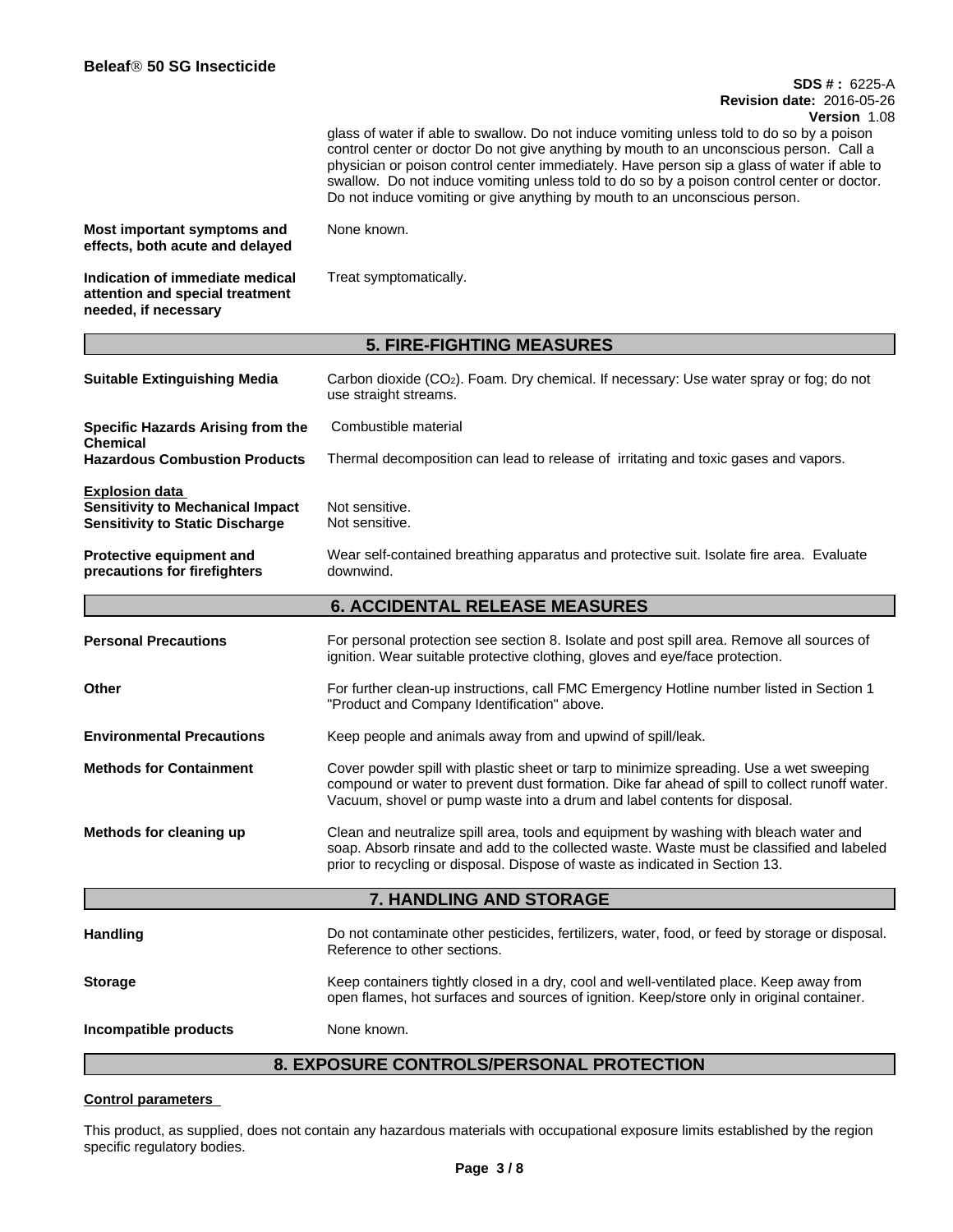#### **Appropriate engineering controls**

| <b>Engineering measures</b>                                           | Apply technical measures to comply with the occupational exposure limits. When working in<br>confined spaces (tanks, containers, etc.), ensure that there is a supply of air suitable for<br>breathing and wear the recommended equipment.                                                                                 |
|-----------------------------------------------------------------------|----------------------------------------------------------------------------------------------------------------------------------------------------------------------------------------------------------------------------------------------------------------------------------------------------------------------------|
| Individual protection measures, such as personal protective equipment |                                                                                                                                                                                                                                                                                                                            |
| <b>Eye/Face Protection</b>                                            | For dust, splash, mist or spray exposure, wear chemical protective goggles.                                                                                                                                                                                                                                                |
| <b>Skin and Body Protection</b>                                       | Wear long-sleeved shirt, long pants, socks, and shoes.                                                                                                                                                                                                                                                                     |
| <b>Hand Protection</b>                                                | Protective gloves                                                                                                                                                                                                                                                                                                          |
| <b>Respiratory Protection</b>                                         | For dust, splash, mist or spray exposures wear a filtering mask.                                                                                                                                                                                                                                                           |
| <b>Hygiene measures</b>                                               | Clean water should be available for washing in case of eye or skin contamination. Wash<br>skin prior to eating, drinking, chewing gum or using tobacco. Shower or bathe at the end of<br>working. Remove and wash contaminated clothing before re-use. Launder work clothing<br>separately from regular household laundry. |
| <b>General information</b>                                            | If the product is used in mixtures, it is recommended that you contact the appropriate<br>protective equipment suppliers.                                                                                                                                                                                                  |

## **9. PHYSICAL AND CHEMICAL PROPERTIES**

#### **Information on basic physical and chemical properties**

| Appearance                       | Granules, Light brown                         |
|----------------------------------|-----------------------------------------------|
| <b>Physical State</b>            | Dry powder                                    |
| Color                            | Light brown                                   |
| Odor                             | Mild                                          |
| <b>Odor threshold</b>            | No information available                      |
| рH                               | 6.0 @ 25 °C (1% solution)                     |
| Melting point/freezing point     | Not applicable                                |
| <b>Boiling Point/Range</b>       | No information available                      |
| <b>Flash point</b>               | Not applicable                                |
| <b>Evaporation Rate</b>          | No information available                      |
| Flammability (solid, gas)        | No information available                      |
| <b>Flammability Limit in Air</b> |                                               |
| <b>Upper flammability limit:</b> | No information available                      |
| Lower flammability limit:        | No information available                      |
| Vapor pressure                   | No information available                      |
| <b>Vapor density</b>             | No information available                      |
| <b>Density</b>                   | 33.5 lb/cu ft (loose); 37.2 lb/cu ft (tapped) |
| <b>Specific gravity</b>          | No information available                      |
| <b>Water solubility</b>          | Soluble in water                              |
| Solubility in other solvents     | No information available                      |
| <b>Partition coefficient</b>     | No information available                      |
| <b>Autoignition temperature</b>  | No information available                      |
| <b>Decomposition temperature</b> | No information available                      |
| <b>Viscosity, kinematic</b>      | No information available                      |
| Viscosity, dynamic               | No information available                      |
| <b>Explosive properties</b>      | No information available                      |
| <b>Oxidizing properties</b>      | No information available                      |
| <b>Molecular weight</b>          | No information available                      |
| <b>Bulk density</b>              | No information available                      |

## **10. STABILITY AND REACTIVITY**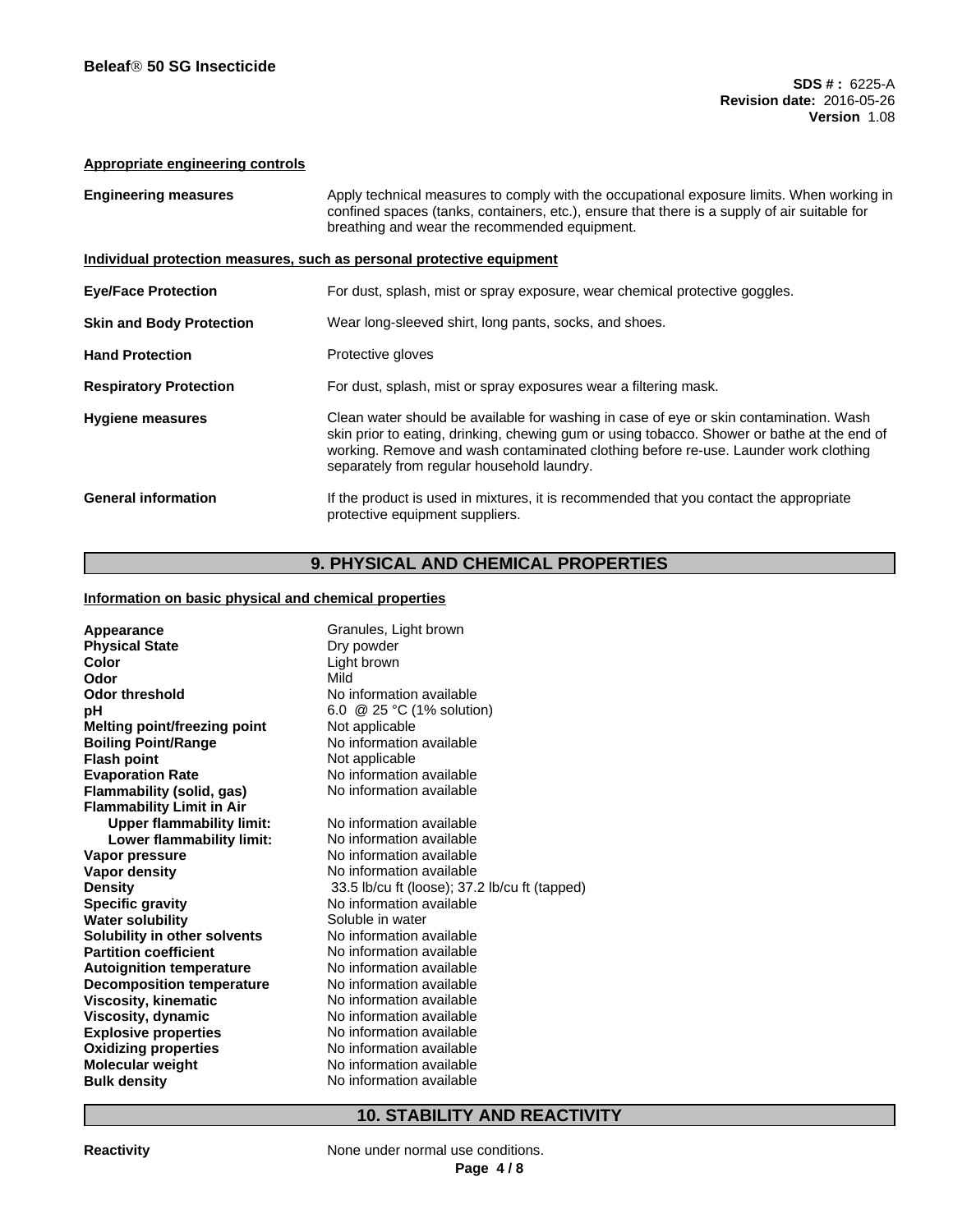| <b>Chemical Stability</b>                 | Stable under recommended storage conditions.                                                               |
|-------------------------------------------|------------------------------------------------------------------------------------------------------------|
| <b>Possibility of Hazardous Reactions</b> | None under normal processing.                                                                              |
| <b>Hazardous polymerization</b>           | Hazardous polymerization does not occur.                                                                   |
| <b>Conditions to avoid</b>                | Heat, flames and sparks                                                                                    |
| Incompatible materials                    | None known.                                                                                                |
|                                           | Hazardous Decomposition Products Thermal decomposition can lead to release of irritating gases and vapors. |

# **11. TOXICOLOGICAL INFORMATION**

#### **Product Information**

| LD50 Oral<br><b>LD50 Dermal</b><br><b>LC50 Inhalation</b>                                     | $> 2,000$ mg/kg (rat)<br>$> 5.36$ mg/L 4 hr (rat) | Similar material: > 2,000 mg/kg (rat)                                                                                                               |            |             |  |
|-----------------------------------------------------------------------------------------------|---------------------------------------------------|-----------------------------------------------------------------------------------------------------------------------------------------------------|------------|-------------|--|
| Serious eye damage/eye irritation<br><b>Skin corrosion/irritation</b><br><b>Sensitization</b> | Moderately irritating.                            | Non-irritating during normal use (rabbit).<br>Based on a similar formulation, this product is not expected to produce skin sensitization.           |            |             |  |
| Information on toxicological effects                                                          |                                                   |                                                                                                                                                     |            |             |  |
| <b>Symptoms</b>                                                                               | No information available.                         |                                                                                                                                                     |            |             |  |
| Delayed and immediate effects as well as chronic effects from short and long-term exposure    |                                                   |                                                                                                                                                     |            |             |  |
| <b>Chronic toxicity</b>                                                                       |                                                   | Flonicamid: Repeated contact may cause allergic reactions in very susceptible persons.                                                              |            |             |  |
| <b>Mutagenicity</b>                                                                           |                                                   | Flonicamid: Not genotoxic in laboratory studies.                                                                                                    |            |             |  |
| Carcinogenicity                                                                               |                                                   | Flonicamid: Suggestive evidence of carcinogenicity (mouse bronchioloalveolar tumors), but<br>not sufficient to assess human carcinogenic potential. |            |             |  |
| <b>Neurological effects</b>                                                                   |                                                   | Flonicamid: Not neurotoxic.                                                                                                                         |            |             |  |
| <b>Reproductive toxicity</b>                                                                  |                                                   | Flonicamid: No toxicity to reproduction in animal studies.                                                                                          |            |             |  |
| <b>Developmental toxicity</b>                                                                 |                                                   | Flonicamid: Not teratogenic in animal studies.                                                                                                      |            |             |  |
| <b>STOT - single exposure</b>                                                                 |                                                   | May cause damage to organs: See listed target organs below.                                                                                         |            |             |  |
| <b>STOT - repeated exposure</b>                                                               | Not classified.                                   |                                                                                                                                                     |            |             |  |
| <b>Target organ effects</b>                                                                   |                                                   | Flonicamid: Liver, kidney, Hematopoietic system.                                                                                                    |            |             |  |
| <b>Neurological effects</b>                                                                   |                                                   | Flonicamid: Not neurotoxic.                                                                                                                         |            |             |  |
| <b>Aspiration hazard</b>                                                                      | No information available.                         |                                                                                                                                                     |            |             |  |
| <b>Chemical name</b>                                                                          | <b>ACGIH</b>                                      | <b>IARC</b>                                                                                                                                         | <b>NTP</b> | <b>OSHA</b> |  |
| Flonicamid                                                                                    |                                                   | Group 2A                                                                                                                                            |            |             |  |

#### **Legend:**

158062-67-0

*IARC (International Agency for Research on Cancer) Group 2A - Probably Carcinogenic to Humans*

## **12. ECOLOGICAL INFORMATION**

### **Ecotoxicity**

| Flonicamid (158062-67-0)    |                 |                |       |       |
|-----------------------------|-----------------|----------------|-------|-------|
| Active Ingredient(s)        | <b>Duration</b> | <b>Species</b> | Value | Units |
| <b>Flonicamid Technical</b> | 96 h LC50       | Fish           | >100  | mg/L  |
|                             | 48 h EC50       | Crustacea      | >100  | mq/L  |
|                             | 96 h EC50       | Algae          | >100  | mg/L  |
|                             | 21 d NOEC       | Fish           | 10    | mq/L  |
|                             | 21 d NOEC       | Crustacea      | 3.1   | mq/L  |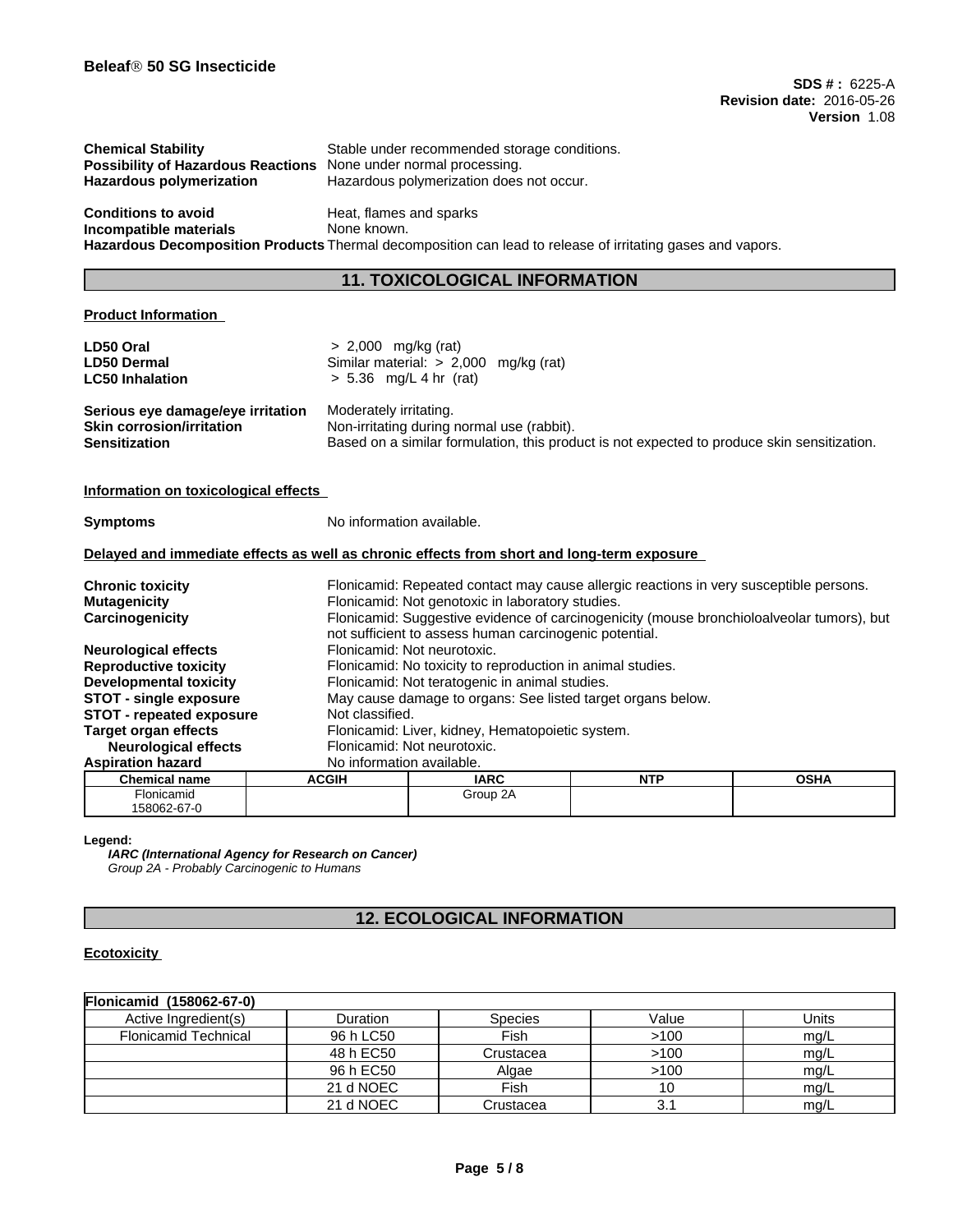| Beleaf® 50 SG Insecticide            |                                                                                                                                                                                                                                                                                                                                                                                                   |
|--------------------------------------|---------------------------------------------------------------------------------------------------------------------------------------------------------------------------------------------------------------------------------------------------------------------------------------------------------------------------------------------------------------------------------------------------|
|                                      | $SDS # : 6225-A$<br><b>Revision date: 2016-05-26</b>                                                                                                                                                                                                                                                                                                                                              |
|                                      | Version 1.08                                                                                                                                                                                                                                                                                                                                                                                      |
| <b>Persistence and degradability</b> | Flonicamid: Non-persistent. Does not readily hydrolyze. Readily biodegradable (meets the<br>>70% reduction in $\leq$ 28 days).                                                                                                                                                                                                                                                                    |
| <b>Bioaccumulation</b>               | Flonicamid: The substance does not have a potential for bioconcentration.                                                                                                                                                                                                                                                                                                                         |
| <b>Mobility</b>                      | Flonicamid: Very mobile; has potential to reach groundwater.                                                                                                                                                                                                                                                                                                                                      |
|                                      | <b>13. DISPOSAL CONSIDERATIONS</b>                                                                                                                                                                                                                                                                                                                                                                |
| Waste disposal methods               | Can be incinerated, when in compliance with local regulations. The appropriate regulatory<br>agencies should be contacted prior to disposal. Improper disposal of excess pesticide,<br>spray mixture, or rinsate is prohibited. If these wastes cannot be disposed of by use<br>according to label instructions, contact appropriate disposal authorities for guidance.                           |
| <b>Contaminated Packaging</b>        | Dispose of in accordance with local regulations. Completely empty bag into application<br>equipment by shaking and tapping sides and bottom to loosen clinging particles. When<br>completely empty, offer for recycling if available, or dispose of bag in a sanitary landfill or by<br>incineration, or, if allowed by state and local authorities, by burning. If burned, stay out of<br>smoke. |
|                                      | Containers must be disposed of in accordance with local, state and federal regulations.<br>Refer to the product label for container disposal instructions. Do not reuse or refill this<br>container.                                                                                                                                                                                              |
|                                      | <b>14. TRANSPORT INFORMATION</b>                                                                                                                                                                                                                                                                                                                                                                  |
|                                      |                                                                                                                                                                                                                                                                                                                                                                                                   |
| DOT                                  | This material is not a hazardous material as defined by U.S. Department of Transportation<br>at 49 CFR Parts 100 through 185.                                                                                                                                                                                                                                                                     |
| <b>TDG</b>                           | Not regulated in transportation.                                                                                                                                                                                                                                                                                                                                                                  |

**ICAO/IATA IMPO/IMPO IMPO/IMPO IMPO/IMPO Not regulated in transportation.** Not regulated in transportation.

## **15. REGULATORY INFORMATION**

## **U.S. Federal Regulations**

### **SARA 313**

Section 313 of Title III of the Superfund Amendments and Reauthorization Act of 1986 (SARA). This product contains a chemical or chemicals which are subject to the reporting requirements of the Act and Title 40 of the Code of Federal Regulations, Part 372:

| Yes |  |
|-----|--|
| Yes |  |
| No  |  |
| No  |  |
| No  |  |
|     |  |

#### **Clean Water Act**

This product does not contain any substances regulated as pollutants pursuant to the Clean Water Act (40 CFR 122.21 and 40 CFR 122.42)

| <b>Chemical name</b>         | <b>CWA - Reportable</b><br>Quantities | <b>CWA - Toxic Pollutants  </b> | <b>CWA - Priority</b><br><b>Pollutants</b> | <b>CWA - Hazardous</b><br><b>Substances</b> |
|------------------------------|---------------------------------------|---------------------------------|--------------------------------------------|---------------------------------------------|
| Formaldehyde<br>$50-00-0$    | 100 lb                                |                                 |                                            |                                             |
| Naphthalene<br>$91 - 20 - 3$ | 100 lb                                |                                 |                                            |                                             |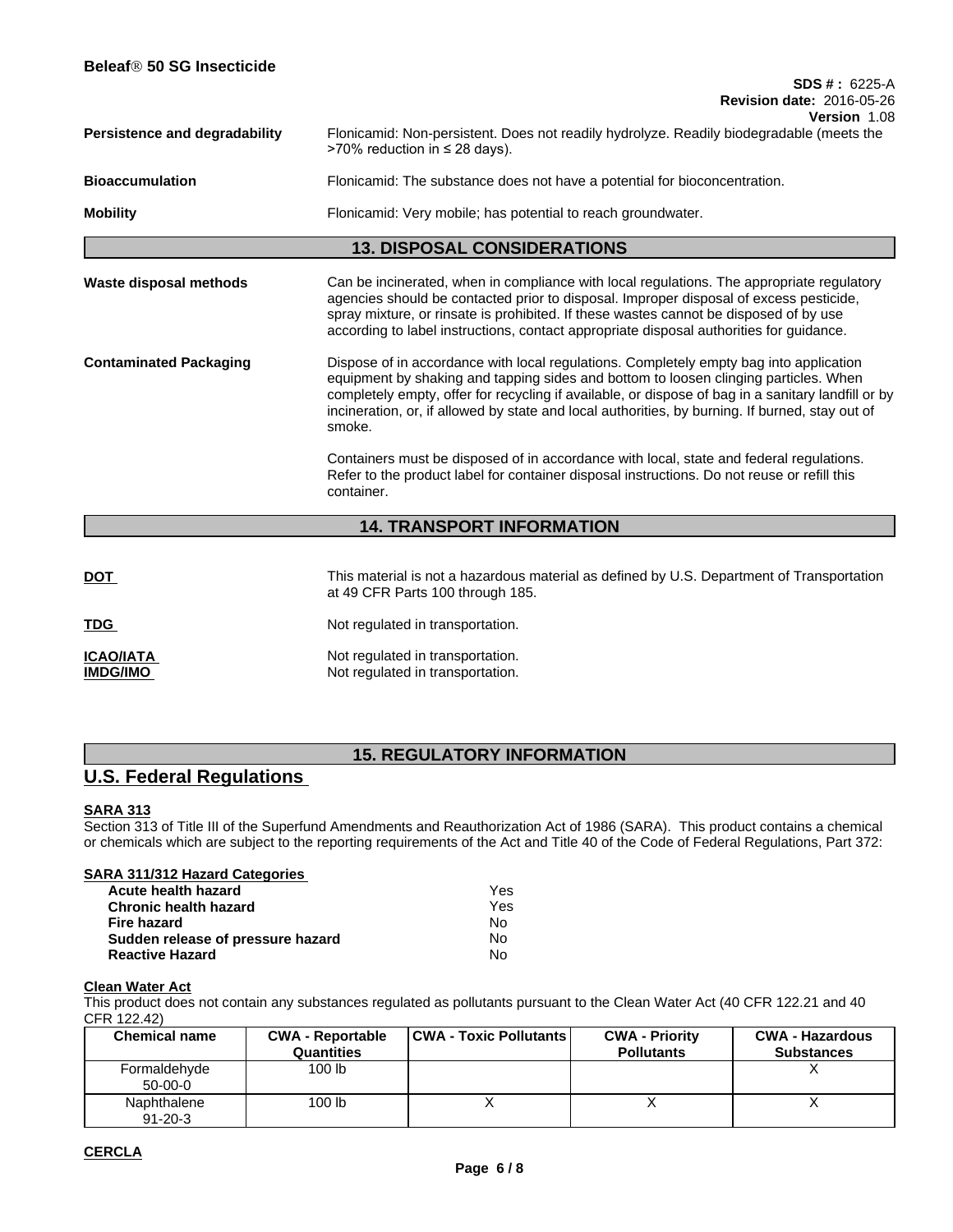#### **SDS # :** 6225-A **Revision date:** 2016-05-26 **Version** 1.08

This material, as supplied, does not contain any substances regulated as hazardous substances under the Comprehensive Environmental Response Compensation and Liability Act (CERCLA) (40 CFR 302) or the Superfund Amendments and Reauthorization Act (SARA) (40 CFR 355). There may be specific reporting requirements at the local, regional, or state level pertaining to releases of this material

| <b>Chemical name</b> | <b>Hazardous Substances RQs</b> | <b>Extremely Hazardous Substances</b><br><b>RQs</b> |
|----------------------|---------------------------------|-----------------------------------------------------|
| Formaldehyde         | 100 <sub>lb</sub>               | 100 lb                                              |
| $50-00-0$            | 45.4 kg                         |                                                     |
| Naphthalene          | 100 lb                          |                                                     |
| $91 - 20 - 3$        | 45.4 ka                         |                                                     |

#### *FIFRA Information*

This chemical is a pesticide product registered by the Environmental Protection Agency and is subject to certain labeling requirements under federal pesticide law. These requirements differ from the classification criteria and hazard information required for safety data sheets, and for workplace labels of non-pesticide chemicals. Following is the hazard information as *required on the pesticide label:*

*CAUTION*

*Harmful if swallowed or absorbed through the skin. Causes moderate eye irritation.*

## **US State Regulations**

#### **California Proposition 65**

This product contains the following Proposition 65 chemicals.

#### **U.S. State Right-to-Know Regulations**

This product does not contain any substances regulated by state right-to-know regulations

#### **International Inventories**

| <b>Chemical name</b> | <b>Mexico - Pollutant Release and</b><br><b>Transfer Register - Reporting</b><br><b>Emissions for Fabrication, Process</b><br>or Use -Threshold Quantities | <b>Pollutant Release and Transfer</b><br><b>Register - Reporting Emissions -</b><br><b>Threshold Quantities</b> |
|----------------------|------------------------------------------------------------------------------------------------------------------------------------------------------------|-----------------------------------------------------------------------------------------------------------------|
| Formaldehyde         | 100<br>2500 kg/yr                                                                                                                                          | $100$ kg/yr                                                                                                     |

#### **WHMIS Statement**

This product has been classified in accordance with the hazard criteria of the Controlled Products Regulations (CPR) and the MSDS contains all the information required by the CPR

**WHMIS Hazard Class** Non-controlled

### **16. OTHER INFORMATION**

| <b>NFPA</b> | lHealth<br>wasard.<br>mazaros            | <br>∟rlammability  | <br>ıstabilitv                           | <b>Special</b><br>Hazarde<br>nazarus<br>жыл |
|-------------|------------------------------------------|--------------------|------------------------------------------|---------------------------------------------|
| <b>HMIS</b> | Healt <sup>'</sup><br>wasarda<br>mazaros | <br>╺<br>ımabilitv | <b>boyor</b><br>uvsical.<br>20I .<br>. . | <b>Personal</b><br><b>Protection</b>        |

**Revision date:** 2016-05-26<br>**Reason for revision:** (MISDS sec

**Reason for revision:** (M)SDS sections updated

**Disclaimer**